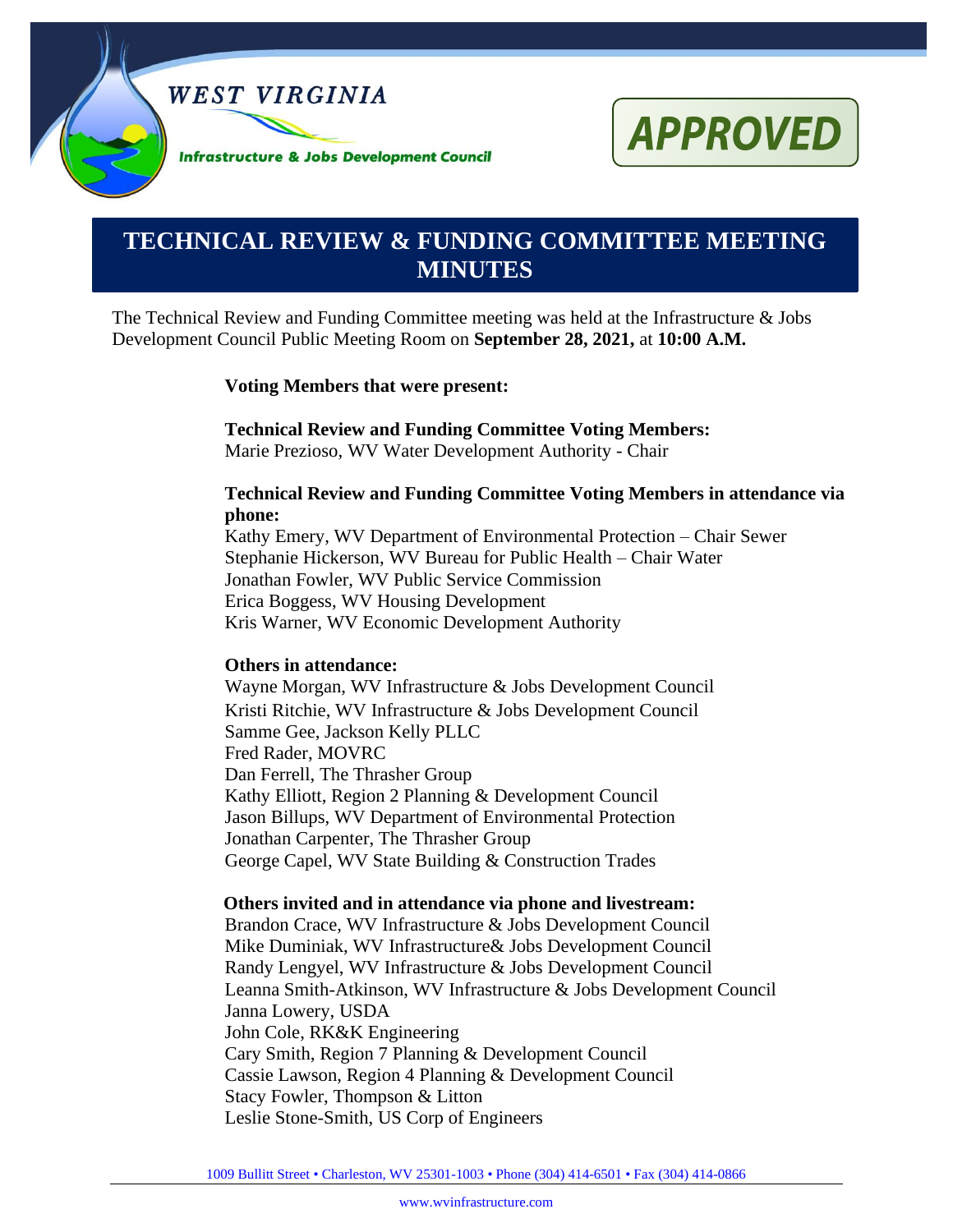Technical Review & Funding Committee Meeting Minutes September 28, 2021 Page 2 of 14

> Shane Whitehair, Region 7 Planning & Development Council Matt Fluharty, Civil & Environmental Consultants, Inc. Fred Hypes, Dunn Engineering Chris Arrington, WV Bureau for Public Health Jeff Brady, WV Department of Environmental Protection John Giroir, WV Department of Environmental Protection Roger Earle, AML Eric Combs, Region 1 Planning & Development Council Michael Stone, Chapman Technical Group A C Wiethe, Belomar Regional Council Michael Griffith, Griffith & Associates Robbie Baylor, Preston County Economic Development Authority Eric Coberly, E L Robinson Engineering Ryan Boustany, The Thrasher Group

**Call to Order** Chair Marie Prezioso called the meeting to order and verified a quorum was present.

**Approval of Minutes** Chair Prezioso asked for approval of the draft minutes of **August 24, 2021**. Erica Boggess moved for approval and Jonathan Fowler seconded the motion. The motion passed.

## **New Creek PSD (2021S-2004) WWTP Improvements & Extension – District 1 (New Application)**

Jason Billups described the application, and it is technically feasible.

The Technical Review & Funding Committee recommends the New Creek PSD pursue a \$1,000,000 CWSRF Principal Forgiveness Loan, a \$1,000,000 IJDC District 1 Grant, a \$300,000 Mineral County Grant, a \$1,000,000 USDA Grant, and a \$1,350,700 USDA Loan (1.5%, 38 yrs.) for an estimated project cost of \$4,650,700.

Kathy Emery moved that the recommendation be approved, Mr. Fowler seconded the motion. The motion passed.

#### **Parsons, City of (2021S-2006) System Improvements – District 1 (New Application)**

Mr. Billups described the application, and it is technically feasible.

The Technical Review & Funding Committee recommends the City of Parsons pursue a \$50,000 contribution from the city, a \$500,000 IJDC District 1 Grant, a \$720,000 USDA Grant, and a \$1,190,000 USDA Loan (1.75%, 38 yrs.) for an estimated project cost of \$2,460,000.

Ms. Emery moved that the recommendation be approved, Mr. Fowler seconded the motion. The motion passed.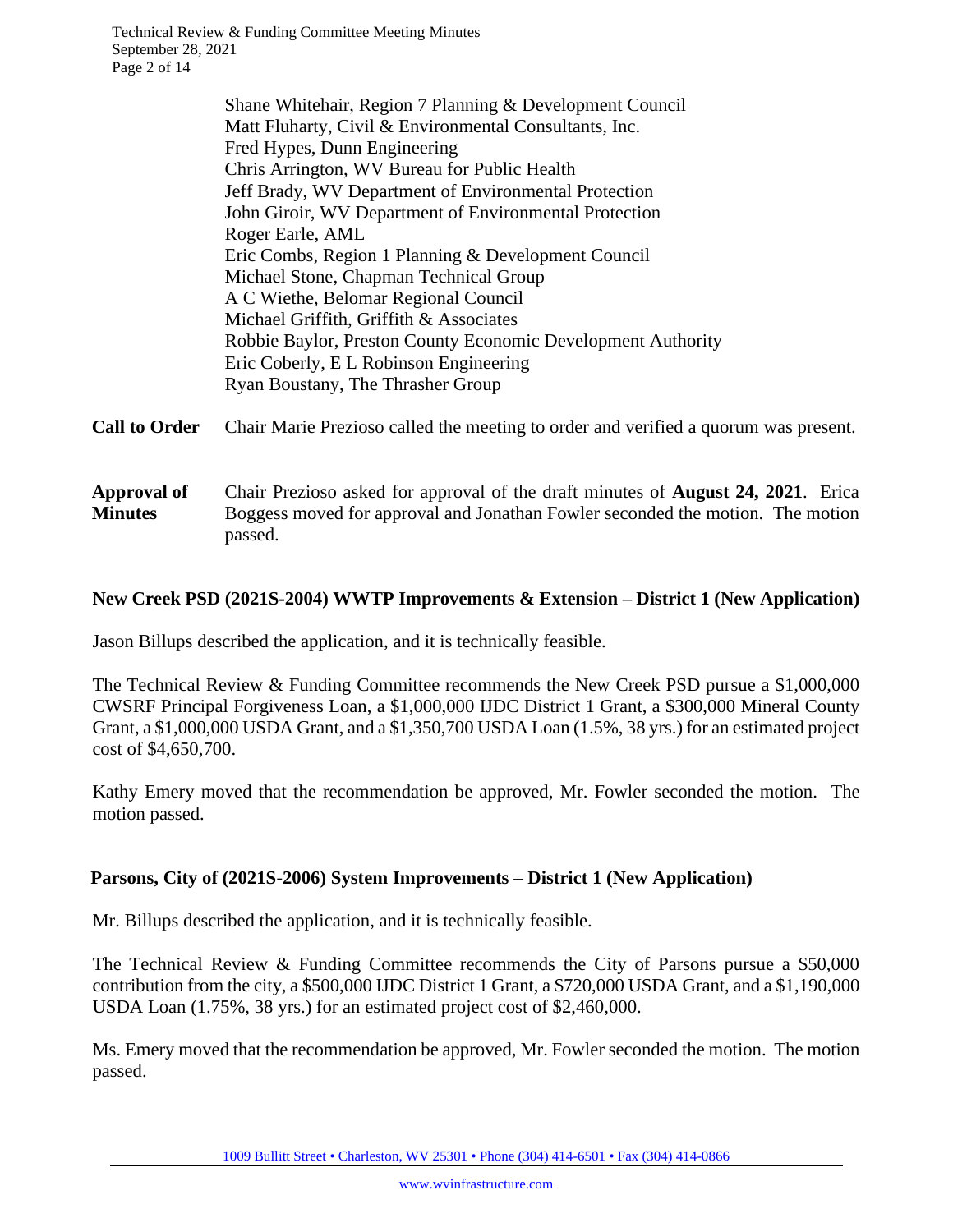## **Preston County PSD (2021S-2009) Sewer System Improvements– District 1 (New Application)**

Mr. Billups described the application, and it is technically feasible.

The Technical Review & Funding Committee recommends the Preston County PSD Sewer pursue a \$1,000,000 CWSRF Green Debt Forgiveness Loan and a \$1,000,000 IJDC District 1 Grant for an estimated project cost of \$2,000,000.

Ms. Emery moved that the recommendation be approved, Mr. Fowler seconded the motion. The motion passed.

## **Rowlesburg, Town of (2021C-124) FM & Gravity Line Failure / Critical Need– District 1 (New Application)**

Mr. Billups described the application, and it is technically feasible.

The Technical Review & Funding Committee recommends the Town of Rowlesburg's \$299,000 Critical Need Funds request for replacing a failed force main and gravity line be approved.

Ms. Emery moved that the recommendation be approved, Mr. Fowler seconded the motion.

There was discussion regarding the rates, stipulations to move forward with a larger project, funding of R & R and Capital Maintenance accounts, and monthly reporting.

Ms. Emery amended her motion to include the stipulations that R&R and their Capital Maintenance accounts are to be funded and monthly status reports are to be given on a bigger project they are working on. Mr. Fowler seconded the amended motion. The motion passed.

# **Norton Harding Jimtown PSD (2016S-1663) Norton Extension – District 2 (Cost & Funding Change)**

Wayne Morgan described the request.

The Technical Review & Funding Committee recommends the Norton Harding Jimtown PSD pursue a \$650,000 USDA Grant, a \$700,000 USDA Loan (3.375%, 40 yrs.), and a \$500,000 IJDC District 2 Grant for an estimated project cost of \$1,850,000.

Ms. Boggess moved that the recommendation be approved, Mr. Fowler seconded the motion. The motion passed.

#### **Union PSD (2021S-1989) System Improvements – District 2 (New Application)**

Mr. Billups described the application, and it is technically feasible. Mr. Billups noted that a total engineering fee variance will be required.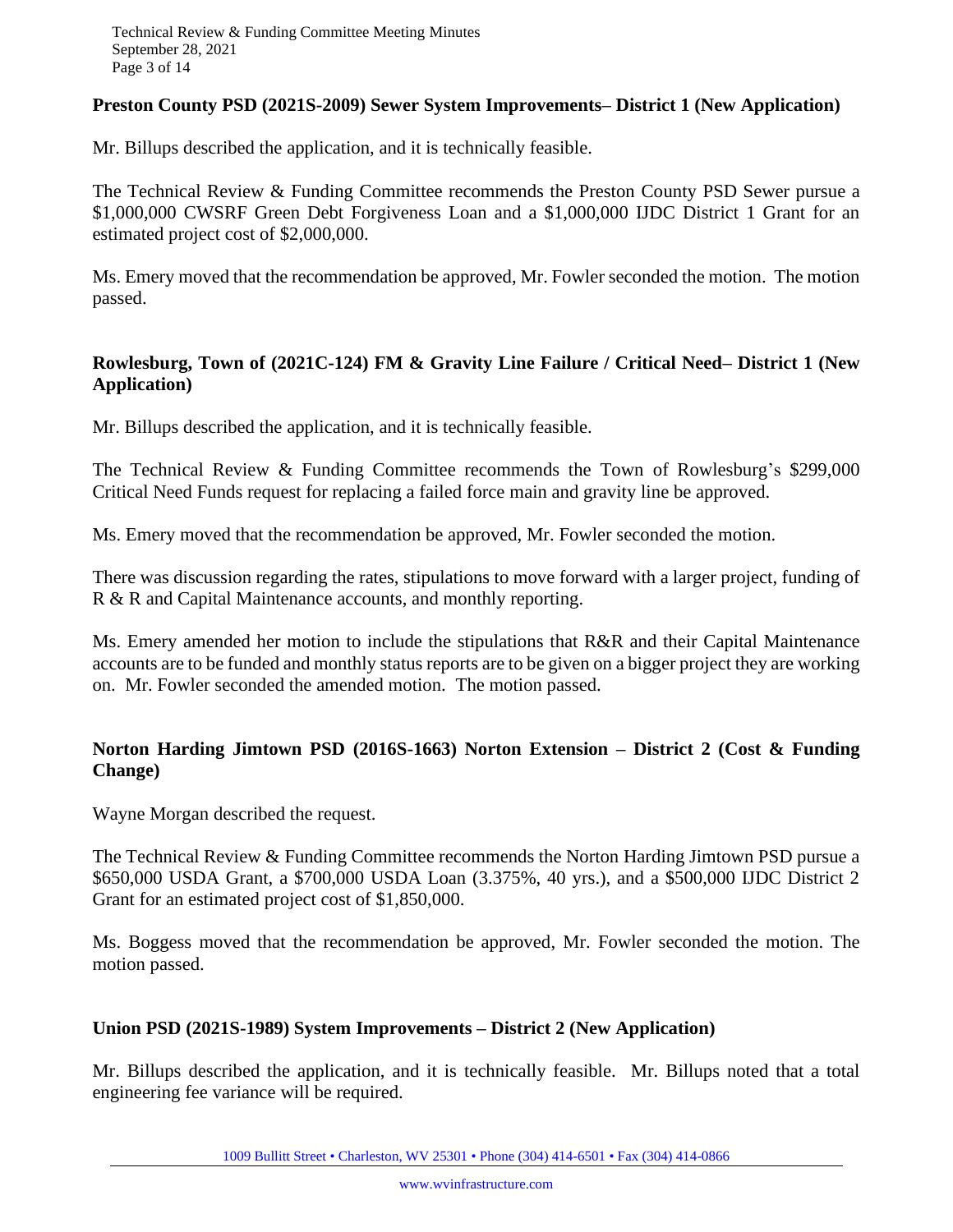The Technical Review & Funding Committee recommends the Union PSD pursue a \$5,460,000 CWSRF Wrap Loan (2.5%, 20 yrs.).

Ms. Emery moved that the recommendation be approved, Ms. Boggess seconded the motion. The motion passed.

#### **Marlinton, Town of (2020S-1907) System Improvements – District 3 (New Application)**

Mr. Billups described the application, and it is technically feasible.

The Technical Review & Funding Committee recommends the Town of Marlinton application be tabled until the November  $23<sup>rd</sup>$  meeting to allow the Town time to respond to requests for information from the DEP.

Ms. Emery moved that the recommendation be approved, Mr. Fowler seconded the motion. The motion passed.

Mr. Fowler noted the sewer rates at Marlinton are getting very high (near \$100 per month).

Ms. Emery stated time is needed to look at the proposal and see if there is a better way to proceed.

#### **Oceana, Town of (2021S-1990) System Improvements – District 3 (New Application)**

Mr. Billups described the application, and it is technically feasible.

The Technical Review & Funding Committee recommends the Town of Oceana pursue a \$361,000 CWSRF Debt Forgiveness Loan and \$1,444,000 Legislative Appropriation for an estimated project cost of \$1,805,000.

Ms. Emery moved that the recommendation be approved, Mr. Fowler seconded the motion. The motion passed.

There was a discussion regarding the Legislative Appropriation and where the funds will evolve from. Fred Hypes (Dunn Engineering) offered some clarification.

## **Chestnut Ridge PSD (2019W-1835) System Improvements – District 1 (Scope, Cost & Funding Change)**

Stephanie Hickerson described the request, and it is technically feasible.

The Technical Review & Funding Committee recommends the Chestnut Ridge PSD pursue a \$500,000 DWTRF Principal Forgiveness Loan, a \$1,902,500 DWTRF Loan (0.5%, 40 yrs.), a \$1,000,000 IJDC District 1 Grant, and a \$1,897,500 IJDC Loan (1%, 40 yrs.) for an estimated project cost of \$5,300,000.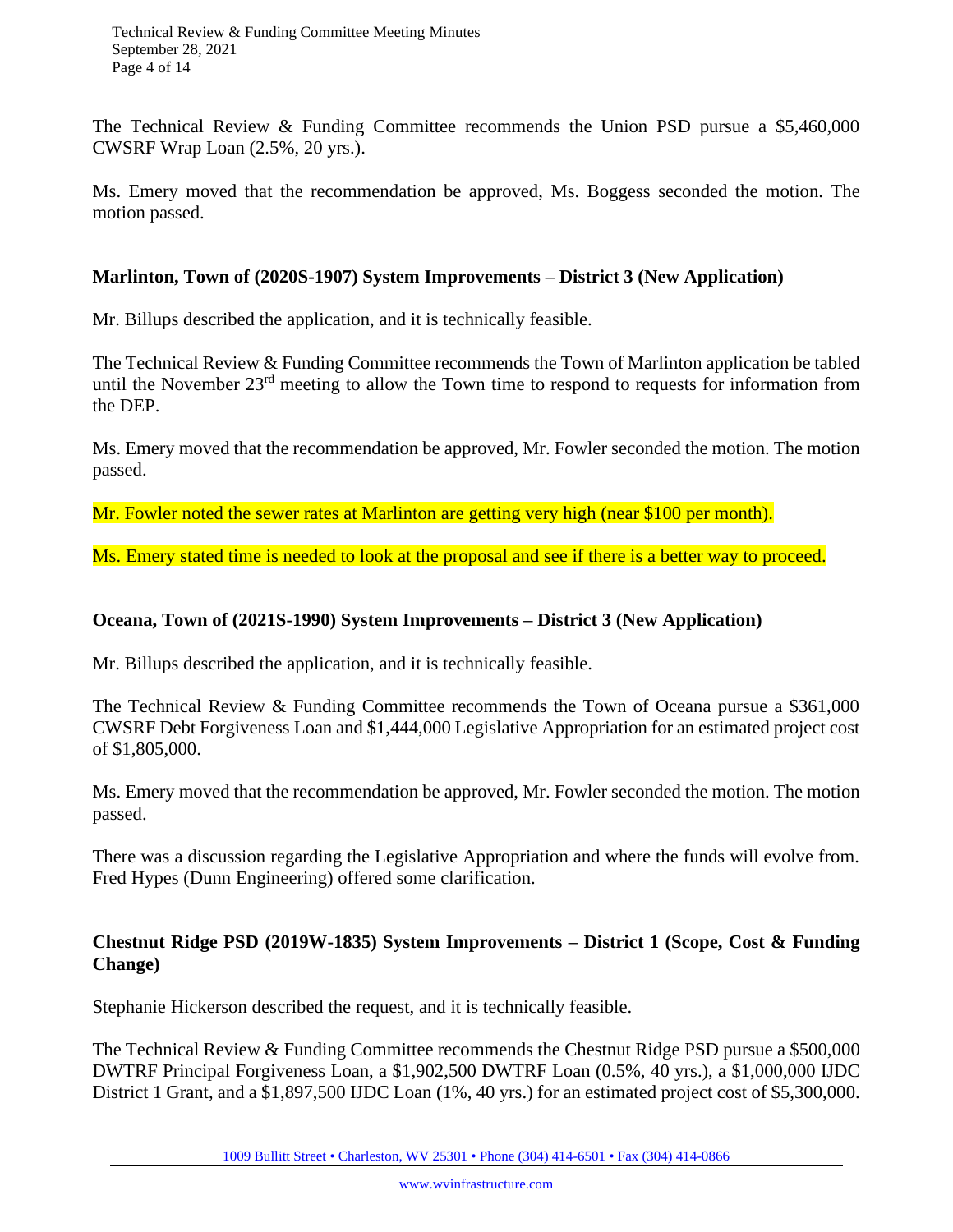Ms. Hickerson moved that the recommendation be approved, Mr. Fowler seconded the motion. The motion passed.

## **Fairview, Town of (2020W-1861) System Improvements – District 1 (Scope, Cost & Funding Change)**

Ms. Hickerson described the request, and it is technically feasible.

The Technical Review & Funding Committee recommends the Town of Fairview pursue a \$700,000 DWTRF Principal Forgiveness Loan, a \$1,479,430 DWTRF Loan (0.5%, 40 yrs.), and a \$1,000,000 IJDC District 1 Grant for an estimated project cost \$3,179,430.

Ms. Hickerson moved that the recommendation be approved, Mr. Fowler seconded the motion. The motion passed.

Janna Lowery (USDA) stated there had been some confusion at the area office with the MHI for Fairview. Ms. Lowery clarified the Town is eligible at the intermediate level for Rural Development Grant funding. If anyone is interested in revisiting including a level of their (USDA) grant funding in the project, to please reach out.

## **Fairview, Town of (2020W-1861) System Improvements – District 1 (Engineering Fee Variance)**

Ms. Hickerson described the request.

The Technical Review & Funding Committee recommends the Town of Fairview Engineering Fee Variance request for total engineering fees be approved.

Ms. Hickerson moved that the recommendation be approved, Ms. Emery seconded the motion. The motion passed.

#### **Grant Town, Town of (2021W-2000) System Improvements – District 1 (New Application)**

Ms. Hickerson described the application, and it is technically feasible. Ms. Hickerson noted this project will require a total fee waiver.

The Technical Review & Funding Committee recommends the Town of Grant Town pursue a \$1,000,000 IJDC District 1 Grant and a \$2,825,000 IJDC District 1 Loan (1%, 40 yrs.) for an estimated cost of \$3,825,000.

Ms. Hickerson moved that the recommendation be approved, Ms. Emery seconded the motion. The motion passed.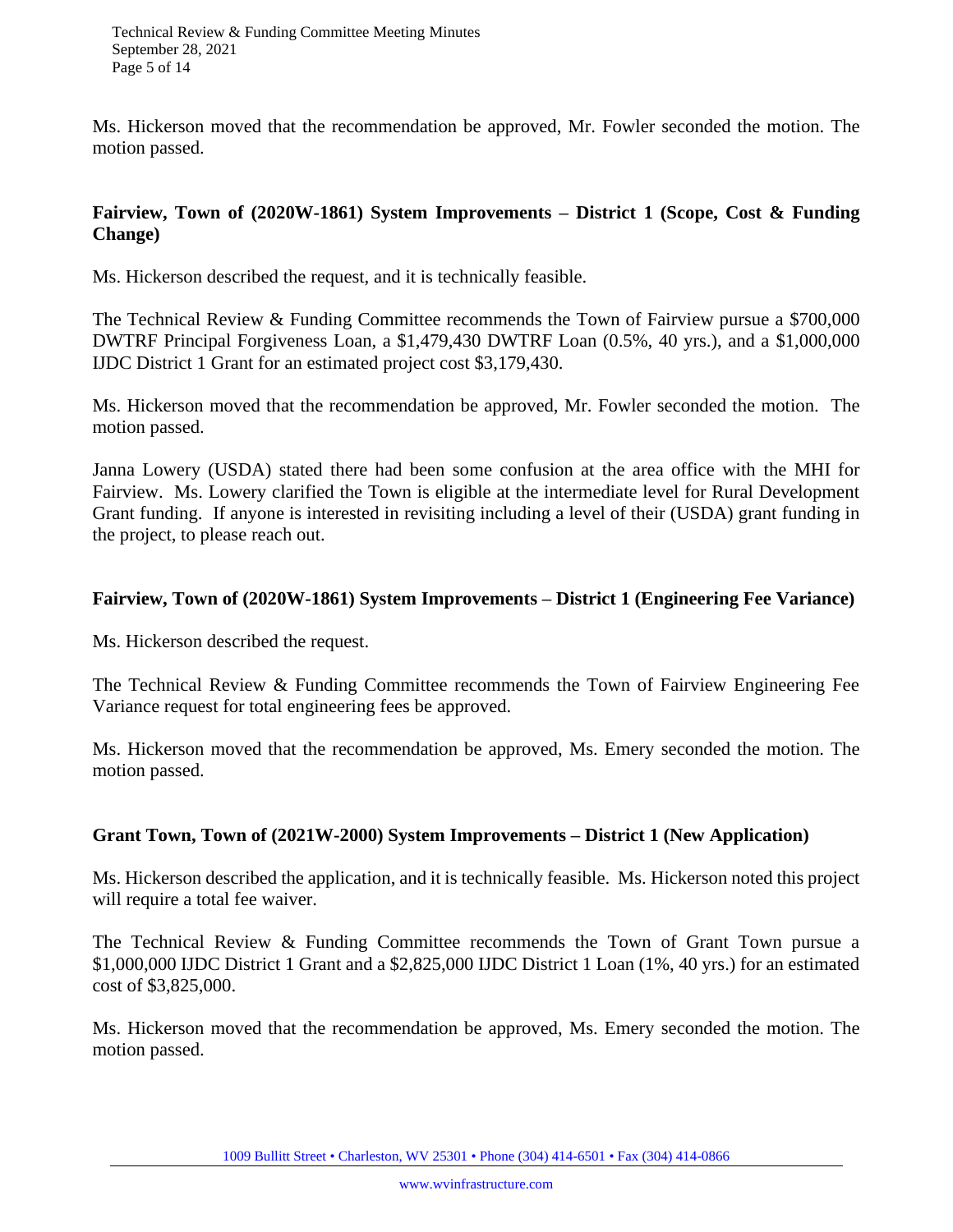## **Rivesville, Town of (2019W-1803) System Improvements – District 1 (Cost & Funding Change)**

Mr. Morgan described the request.

The Technical Review & Funding Committee recommends the Town of Rivesville pursue a \$222,994 IJDC District 1 Grant and a \$775,000 IJDC District 1 Loan (2%, 30 yrs.) for an estimated project cost of \$991,000.

Mr. Fowler moved that the recommendation be approved, Ms. Emery seconded the motion. The motion passed.

#### **Tomlinson PSD (2018W-1731) System Improvements – District 1 (Cost & Funding Change)**

Mr. Morgan described the request.

The Technical Review & Funding Committee recommends the Tomlinson PSD pursue an additional \$2,764,000 DWTRF Loan (1%, 0.25% adm. fee, 40 yrs.), a \$7,571,000 DWTRF Design Loan (1%, 0.25% adm. fee, 40 yrs.), an additional \$300,000 DWTRF Principal Forgiveness Loan, a \$500,000 DWTRF Design Loan, a \$50,000 IJDC Soft Cost Grant, and a \$165,000 IJDC District 1 (Bid Overrun) Grant for an estimated project cost of \$11,350,000.

Mr. Fowler moved that the recommendation be approved, Ms. Emery seconded the motion. The motion passed.

Mr. Fowler noted Tomlinson PSD has filed to reopen at the Commission. That reopening is going require an increase in the approved rates.

There was a discussion regarding the funding, phasing the project and shifting some of the work to a proposed future project and rates.

## **Big Bend PSD (2021C-120) River Crossing Replacement / Critical Need – District 3 (New Application)**

Ms. Hickerson described the application, and it is technically feasible.

The Technical Review recommends the River Crossing Project does not appear to meet the definition of a critical need project so the application should be returned.

Mr. Fowler moved that the recommendation be approved, Ms. Emery seconded the motion. The motion passed.

## **Kenova, City of (2015W-1599) Prichard Extension – District 3 (Cost & Funding Change)**

Mr. Morgan described the request.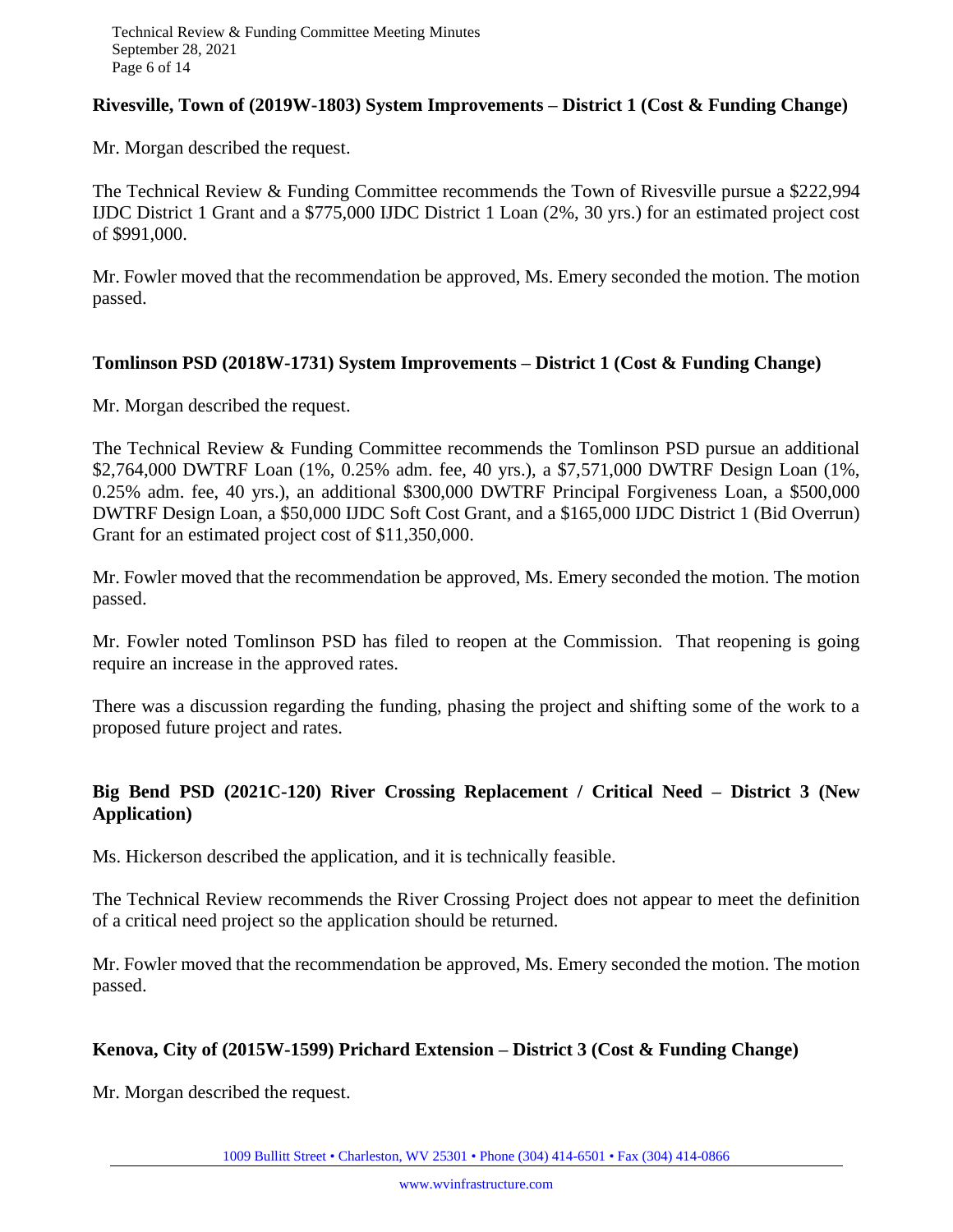Technical Review & Funding Committee Meeting Minutes September 28, 2021 Page 7 of 14

The Technical Review & Funding Committee recommends the City of Kenova pursue a \$1,284,000 US EDA Grant, a \$1,450,000 US ACE Grant, a \$1,500,000 ARC Grant, a \$450,000 Wayne County Commission Grant, and a \$1,450,122 IJDC Loan (2.75%, 20 yrs.) for an estimated project cost of \$6,134,122.

Mr. Fowler moved that the recommendation be approved, Ms. Emery seconded the motion. The motion passed.

## **Lincoln County PSD (2019W-1806) Alum Creek Tank – District 3 (Tabled – Scope, Cost & Funding Change)**

Ms. Hickerson described the request, and it is technically feasible.

The Technical Review & Funding Committee recommends the Lincoln County PSD pursue a \$250,000 Lincoln County Commission Grant, a \$250,000 DWTRF Principal Forgiveness Loan, and a \$500,000 IJDC District 3 Grant for an estimated project cost of \$1,000,000.

Ms. Hickerson moved that the recommendation be approved, Ms. Emery seconded the motion. The motion passed.

## **Mason County PSD (2021W-2005) J2Y35 System Improvements - District 3 (New Application)**

Ms. Hickerson described the application, and it is technically feasible.

The Technical Review & Funding Committee recommends the Mason County PSD pursue a \$500,000 DWTRF Principal Forgiveness Loan, a \$400,000 Mason County Commission Grant, and a \$500,000 IJDC District 3 Grant for an estimated project cost of \$1,400,000.

Ms. Hickerson moved that the recommendation be approved, Mr. Fowler seconded the motion. The motion passed.

# **Oceana, Town of (2019W-1840) System Improvements – District 3 (Scope, Cost & Funding Change)**

Ms. Hickerson described the request, and it is technically feasible.

The Technical Review & Funding Committee recommends the Town of Oceana pursue a \$1,500,000 ARC Grant, a \$700,000 DWTRF Principal Forgiveness Loan, a \$350,000 DWTRF Design Loan (0.5%, 30 yrs.), a \$1,950,000 DWTRF Loan (0.5%, 30 yrs.), and a \$500,000 IJDC District 3 Grant for an estimated project cost of \$5,000,000.

Ms. Hickerson moved that the recommendation be approved, Ms. Emery seconded the motion. The motion passed.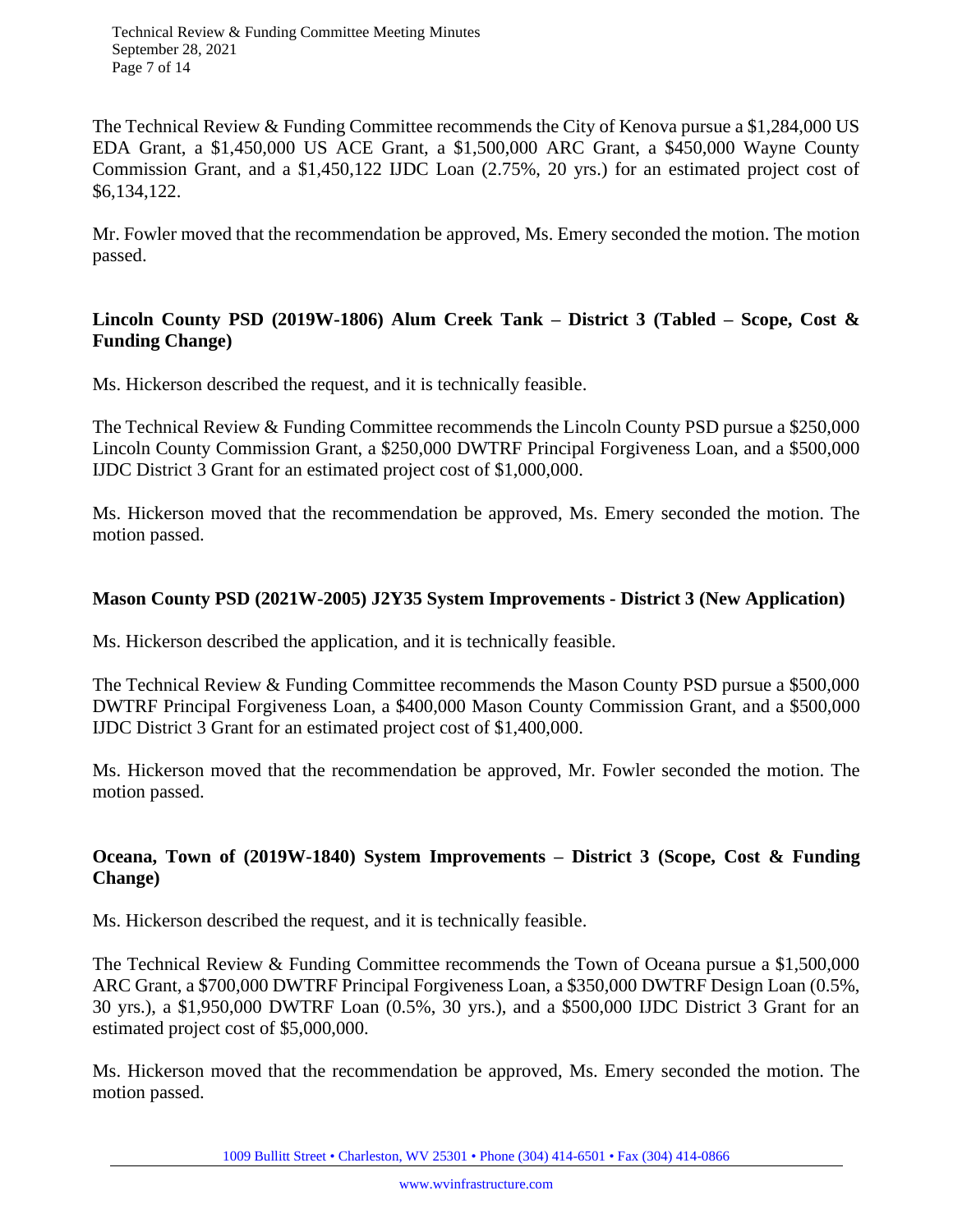## **Wilderness PSD (2021W-1940) Snow Hill Ext. / Critical Need – District 3 (New Application)**

Ms. Hickerson described the application, and it is technically feasible.

The Technical Review & Funding Committee recommends the Wilderness PSD request to pursue a \$298,000 IJDC Critical Needs Grant be tabled until the next meeting (October  $26<sup>th</sup>$ .)

Roger Earl (AML) provided an update. AML is waiting for the final decision or request for additional information from the federal funding agency OSM. The study has been completed and it was recommended Wilderness PSD be selected for an AML grant, but the final decision must come from OSM. Mr. Earl stated he believes that decision will be received within the next month and recommended tabling the application for one meeting cycle.

Ms. Hickerson moved that the recommendation be approved, Ms. Emery seconded the motion. The motion passed.

## **Davis, Town of (2021S-2022) System Improvements – District 1 (PFA Binding Commitment)**

Mr. Morgan described request.

The Technical Review & Funding Committee recommends the Town of Davis receive a \$90,000 IJDC PFA Funds binding commitment for a SSES and Application for a Collection System Improvements Project (City using ARPA funds for its \$90,000 match).

Ms. Emery moved that the recommendation be approved, Mr. Fowler seconded the motion. The motion passed.

## **Enlarged Hepzibah PSD (2019W-1819) System Improvements – District 1 (Binding Commitment Extension)**

Mr. Morgan described the request.

There was a discussion regarding the expiration date of binding commitments and having them expire on the same date of each month (i.e.:  $10^{th}$  of each month or  $1^{st}$  of each month) for ease of tracking. The Committee was asked to think through this recommendation and offer feedback. Fred Rader (MOVRC) stepped to the podium and offered his thoughts from an administrator's point of view regarding changing the date.

The Technical Review & Funding Committee recommends the Enlarged Hepzibah PSD receive a onemonth extension of its IJDC binding commitment until November 10, 2021 (to submit updated cost  $\&$ funding change request).

Ms. Hickerson moved that the recommendation be approved, Mr. Fowler seconded the motion. The motion passed.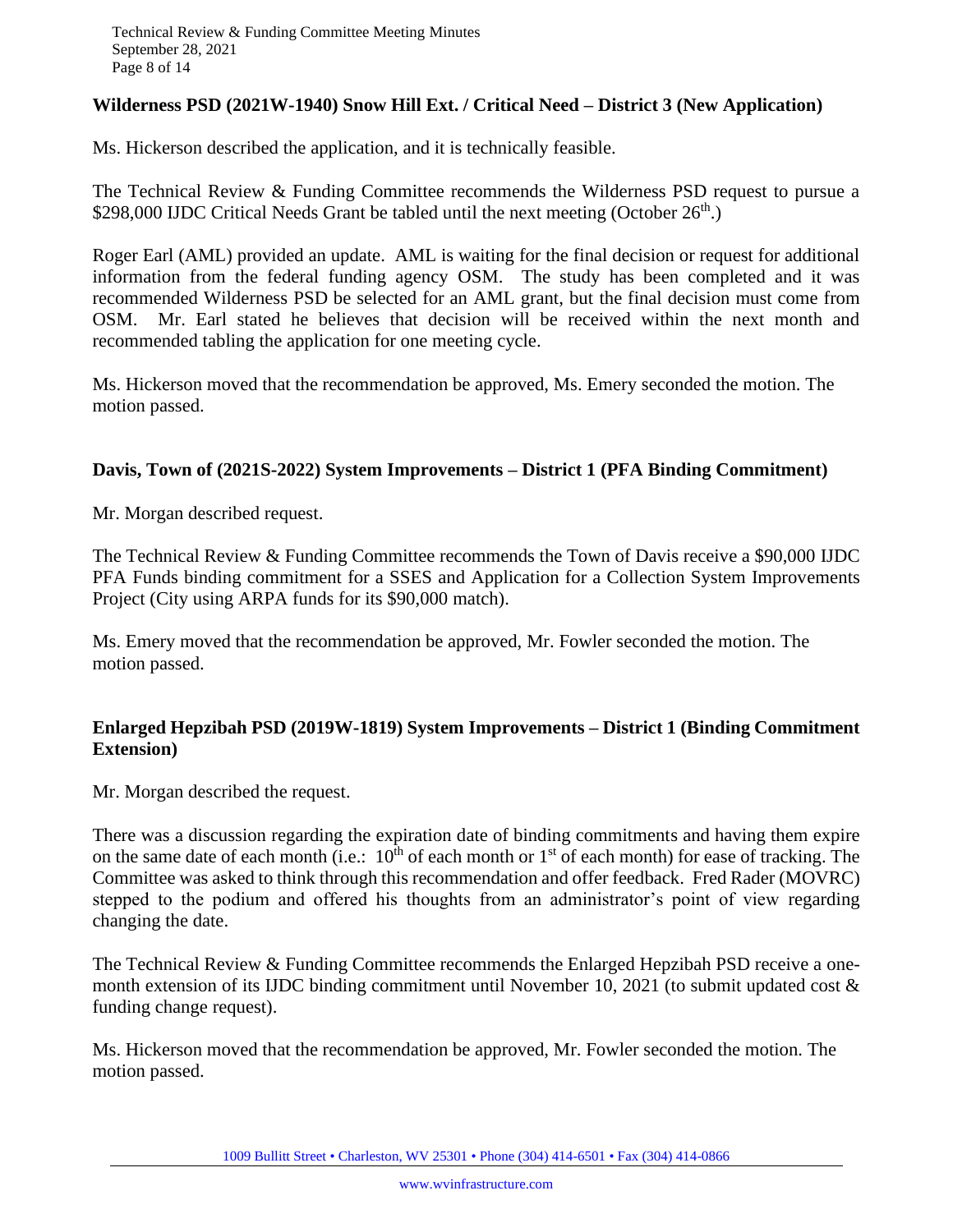## **Grandview-Doolin PSD (2021W-1950) Robinson Ridge Extension – District 1 (Binding Commitment)**

Mr. Morgan described the request.

The Technical Review & Funding Committee recommends the Grandview-Doolin PSD receive a \$413,500 IJDC District 1 Grant and a \$163,500 IJDC District 1 Loan (2%, 30 yrs.) binding commitment.

Ms. Hickerson moved that the recommendation be approved, Mr. Fowler seconded the motion. The motion passed.

#### **Rivesville, Town of (2019W-1803) System Improvements – District 1 (Binding Commitment)**

Mr. Morgan described the request.

The Technical Review & Funding Committee recommends the Town of Rivesville receive a \$222,994 IJDC District 1 Grant and a \$775,000 IJDC District 1 Loan (2%, 30 yrs.) binding commitment.

Ms. Hickerson moved that the recommendation be approved, Ms. Emery seconded the motion. The motion passed.

## **Tomlinson PSD (2018W-1731) System Improvements – District 1 (Bid Overrun Binding Commitment)**

Mr. Morgan described the request.

The Technical Review & Funding Committee recommends the Tomlinson PSD receive a \$165,000 IJDC District 1 (bid overrun) Grant binding commitment.

Ms. Hickerson moved that the recommendation be approved, Mr. Fowler seconded the motion. The motion passed.

## **Worthington, Town of (2019W-1810) System Improvements – District 1 (Binding Commitment)**

Mr. Morgan described the request.

The Technical Review & Funding Committee recommends the Town of Worthington receive a \$500,000 IJDC District 1 Grant binding commitment.

Ms. Hickerson moved that the recommendation be approved, Ms. Emery seconded the motion. The motion passed.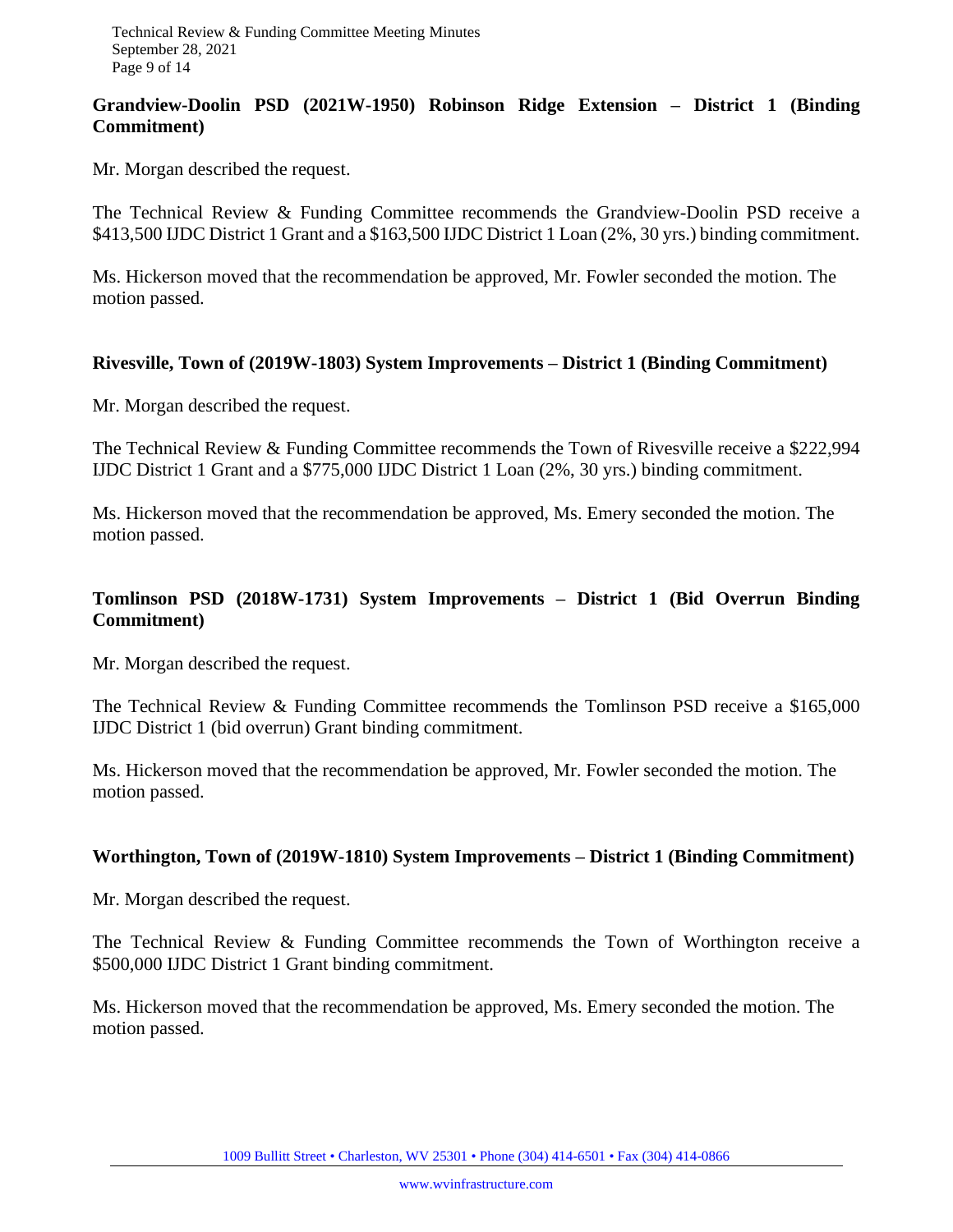## **Beverly, Town of (2020S-1897) System Improvements – District 2 (Binding Commitment Extension)**

Mr. Morgan described the request.

The Technical Review & Funding Committee recommends the Town of Beverly receive a one-month (Nov.  $10^{th}$ ) binding commitment extension to allow the sponsor time to provide additional required documentation.

Ms. Emery moved that the recommendation be approved, Mr. Fowler seconded the motion. The motion passed.

Marie Prezioso noted the Town of Beverly is behind on their audits. The most recent is 2016. The Town is working to get them current.

## **Southern Jackson County PSD (2018S-1767) WWTP Improvements – District 2 (Binding Commitment)**

Mr. Morgan described the request.

The Technical Review & Funding Committee recommends the Southern Jackson County PSD receive a \$1,000,000 IJDC District 2 Grant binding commitment.

Ms. Emery moved that the recommendation be approved, Mr. Fowler seconded the motion. The motion passed.

## **Crum PSD (2021W-2025) System Improvements – District 3 (PFA Binding Commitment)**

Mr. Morgan described the request.

The Technical Review & Funding Committee recommends the Crum PSD receive a \$12,500 IJDC PFA Funds binding commitment to file an application for a system improvements project including a source of supply study.

Ms. Hickerson moved that the recommendation be approved, Ms. Emery seconded the motion. The motion passed.

## **Kenova, City of (2015W-1599) Prichard Extension – District 3 (Contingent Binding Commitment Extension)**

Mr. Morgan described the request.

The Technical Review & Funding Committee recommends the City of Kenova receive a contingent (upon additional US EDA funding commitment) binding commitment extension until October 10, 2022.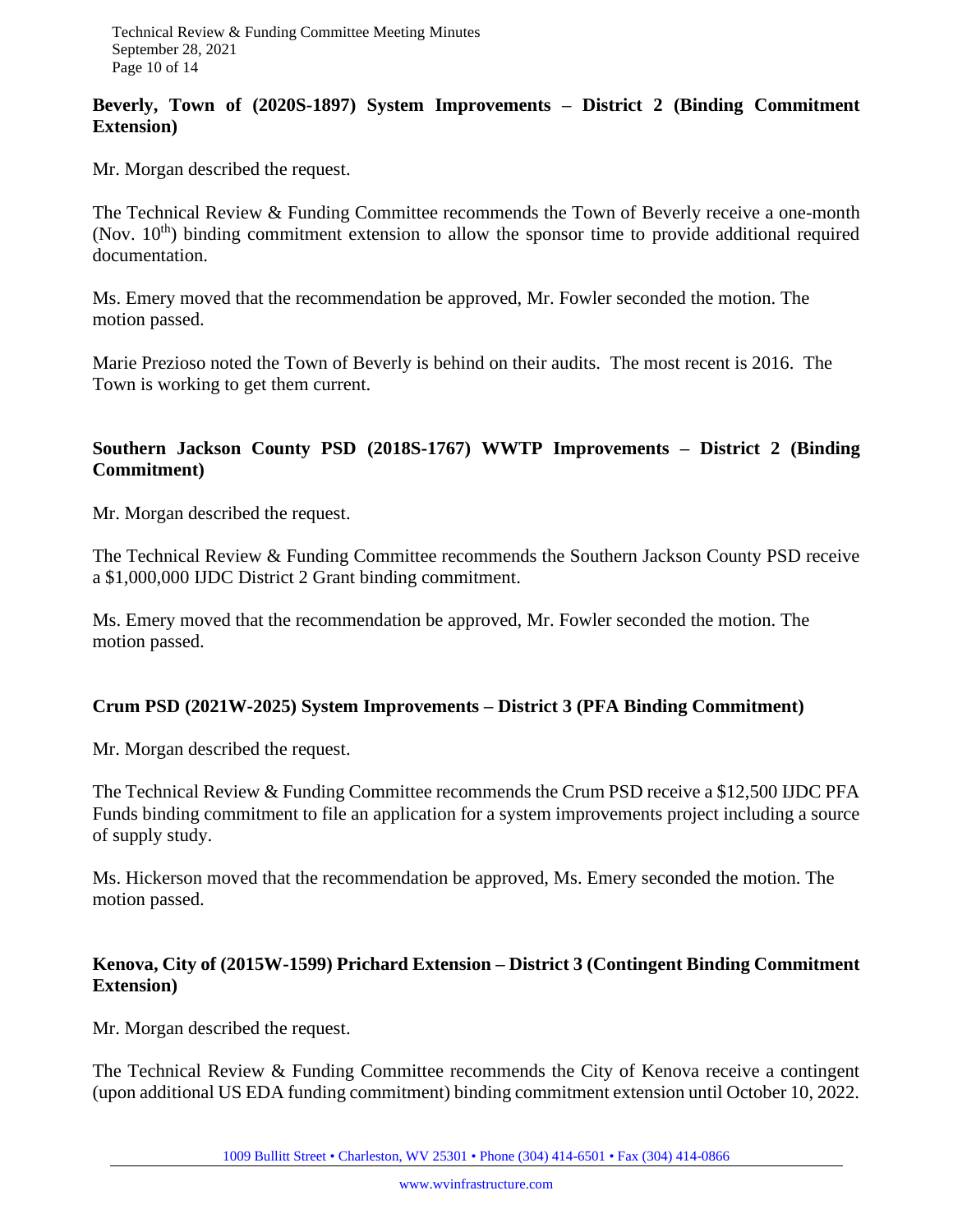Ms. Hickerson moved that the recommendation be approved, Mr. Fowler seconded the motion. The motion passed.

## **Lashmeet PSD (2018W-1728) Mary Branch Extension – District 3 (Binding Commitment)**

Mr. Morgan described the request.

The Technical Review and Funding Committee recommends the Lashmeet PSD receive a \$304,618 IJDC District 3 Loan (1%, 40 yrs.) and a \$1,000,000 IJDC District 3 Grant binding commitment.

Ms. Hickerson moved that the recommendation be approved, Mr. Fowler seconded the motion. The motion passed.

## **McDowell County PSD (2021W-1961) Elkhorn Creek Extension III – District 3 (Contingent Binding Commitment)**

Mr. Morgan described the request.

The Technical Review & Funding Committee recommends the McDowell County PSD receive a \$856,500 IJDC District 3 Grant contingent (upon US EDA funding) binding commitment.

Ms. Hickerson moved that the recommendation be approved, Mr. Fowler seconded the motion. The motion passed.

## **Pea Ridge PSD (2017S-1674) Rt. 2 Extension & WWTP Improvements – District 3 (Binding Commitment Extension)**

Mr. Morgan described the request.

The Technical Review & Funding Committee recommends the Pea Ridge PSD binding commitment be extended until December 10, 2021 (allows District time to determine appropriate funding for new cost estimate).

Ms. Emery noted the CWSRF has extended their binding commitment until March 2022.

Mr. Fowler noted Pea Ridge PSD and the Village of Barboursville are working together to effectively consolidate treatment of Pea Ridge with Barboursville.

Ms. Emery moved that the recommendation be approved, Mr. Fowler seconded the motion. The motion passed.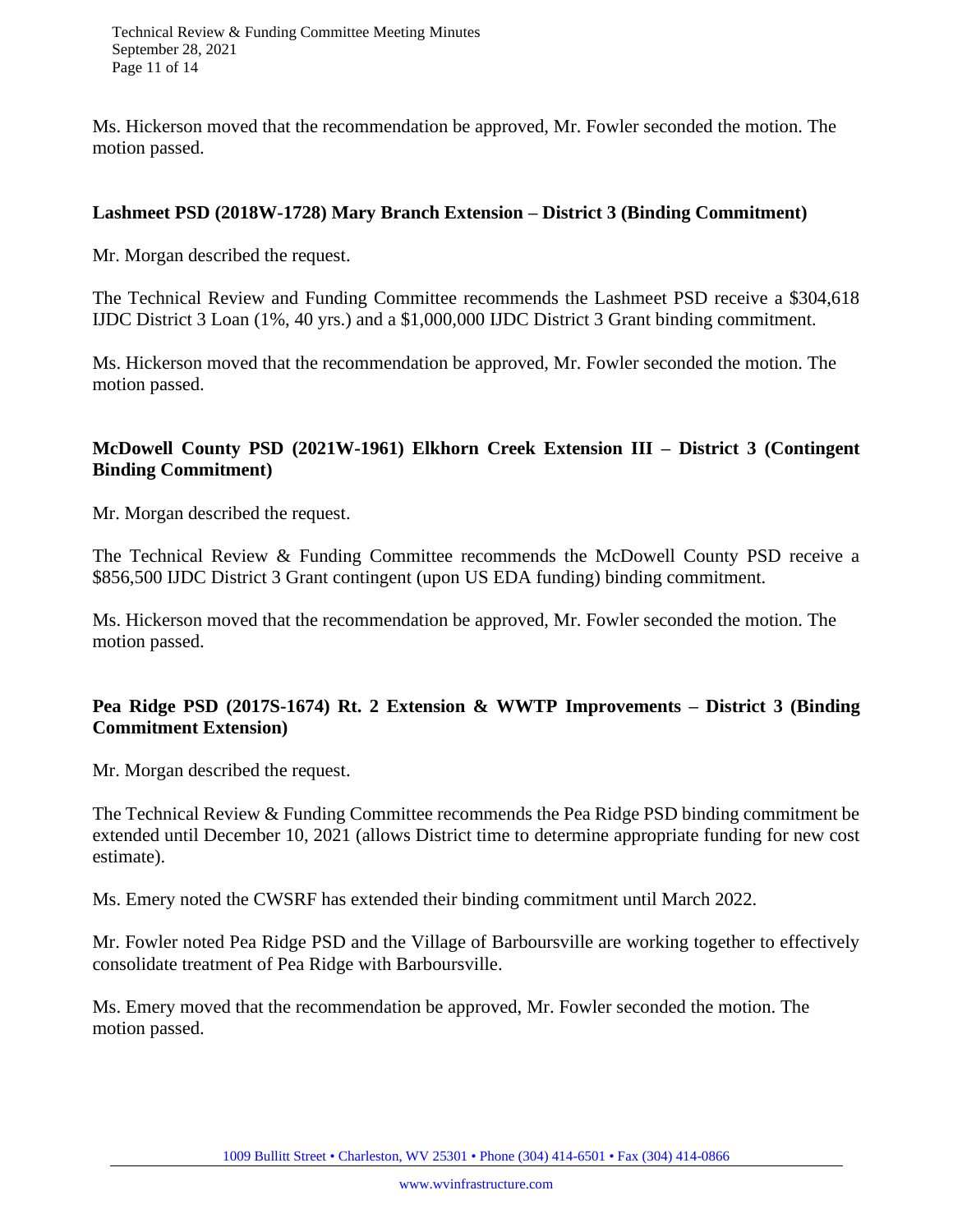#### **Ravenswood, City of (2020W-1860) System Improvements – District 2 (Bid Underrun)**

Ms. Hickerson described the request, and it is technically feasible.

The Technical Review recommends the City of Ravenswood's request to use \$925,977.50 of bid underrun funds for a WTP Generator & System Improvements (Hillcrest Dr.) be approved.

Ms. Hickerson moved that the recommendation be approved, Mr. Fowler seconded the motion. The motion passed.

There was a discussion regarding rates being increased two years ago and how the bid underrun occurred by using those additional funds.

## **Cowen PSD (2017W-1708) Emergency Tank Replacement – District 3 (Ancillary Funds Expenditure)**

Ms. Hickerson described the request.

The Technical Review and Funding Committee recommends the Cowen PSD ancillary expenditure request to utilize \$35,873.00 to purchase and install a telemetry system update for the PSD's 8 sites, provide solar power for telemetry, and provide telemetry at the recently completed Glade Run Tank be approved.

Ms. Hickerson moved that the recommendation be approved, Mr. Fowler seconded the motion. The motion passed.

There was a discussion regarding the bid overrun.

**Business Items:** None

**Executive Director Comments:** Smithers, City of – System Improvements (cost change) 2020S-1871 Mr. Morgan described the funding change. Staff will record new City of Smithers funding scenario to pursue a \$908,305 CWSRF Grant, a \$500,000 IJDC District 3 Grant, and a \$80,000 IJDC Soft Cost Grant with an estimated project cost of \$1,488,305.

The project is moving forward to bid.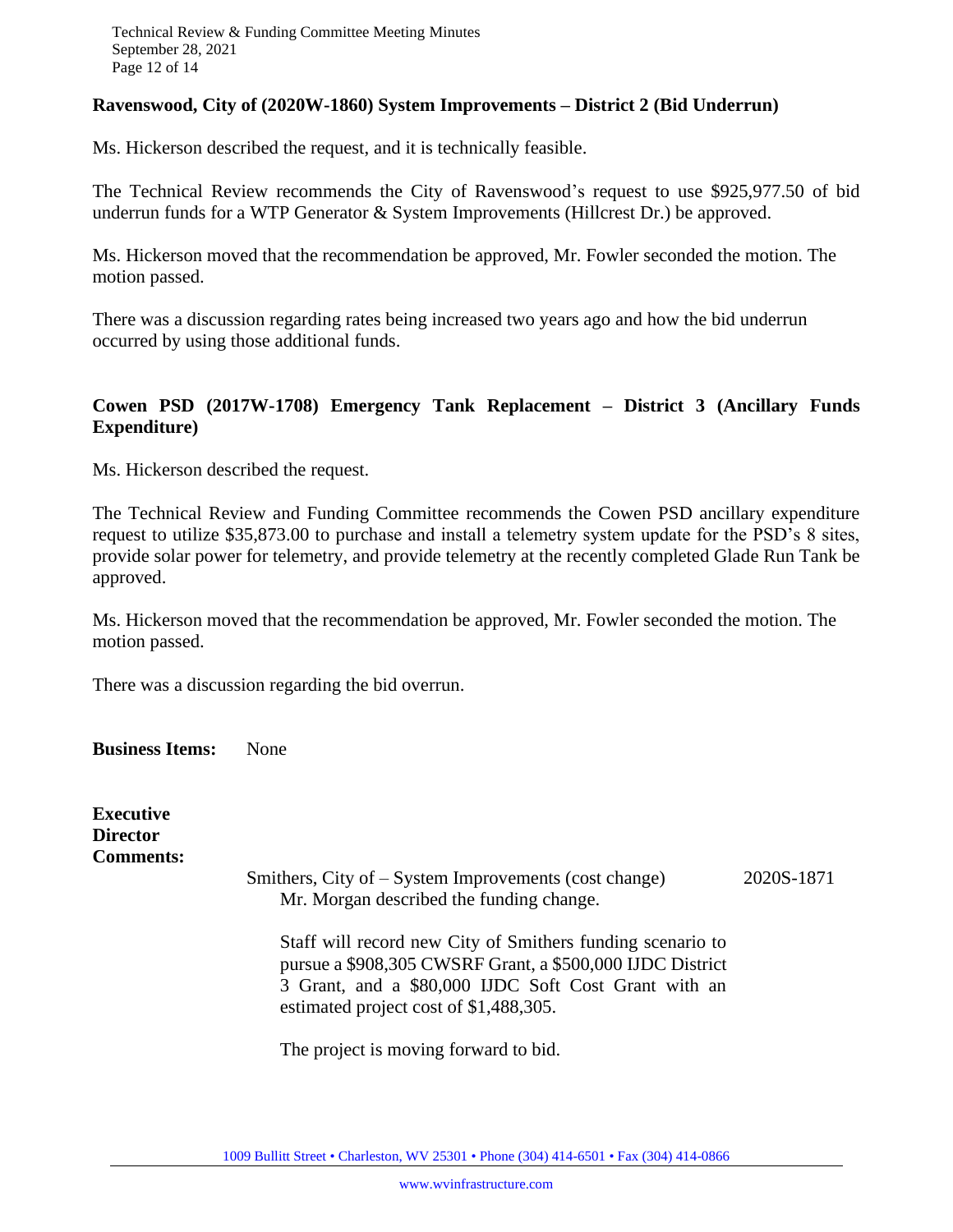Technical Review & Funding Committee Meeting Minutes September 28, 2021 Page 13 of 14

#### Ravenswood, City of – System Improvements (cost change) 2020W-1860 Mr. Morgan described the bid underrun and funding change.

Staff will record new City of Ravenswood funding scenario to pursue a \$5,062,245 DWTRF Loan (3.25%, 25 yrs.), a \$1,138,800 IJDC District 2 Loan (3%, 20 yrs.), and a \$198,795.18 City of Ravenswood Contribution with an estimated project cost of \$6,399,840.18.

#### 2022 IJDC DRAFT Meeting Schedule

Mr. Morgan noted a copy of the proposed meeting schedule for next year in included in the packet. This is for informational purposes only. It will be on the agenda next month as a business item. If any modifications are needed, please let IJDC know.

#### **Funding Program Comments** None

| <b>Requests</b><br><b>Received:</b> | (Applications by September 10, 2021, and requests to date.)                                                                                                                                  | <b>Information</b><br><b>Report</b>    |
|-------------------------------------|----------------------------------------------------------------------------------------------------------------------------------------------------------------------------------------------|----------------------------------------|
| Sewer:                              | Monongah, Town of – Walnut Block / Critical Need (new app.)-1<br>North Beckley PSD – Piney View/Batoff Mtn. (new application)-3<br>White Oak $PSD - System$ Improvements (new application)-3 | 2021S-2019<br>2021S-2007<br>2021S-2001 |
| Water:                              | Hughes River Water Board $-$ Sys. Improvements (new application)-1<br>Mountain Top PSD – System Improvements (new application)-1                                                             | 2021W-2003<br>2021W-2016               |

#### **Public Comment:**

Jonathan Carpenter (The Thrasher Group)

Mr. Carpenter inquired about the status of the City of Milton (Newman's Branch Project). He noted the project was an approved Critical Need project last month but did not show up this month as a received application.

Mr. Morgan responded stating the application was approved and due to the size of the project, it was submitted in the IJDC system to allow tracking. The City of Milton has its approval to pursue funding.